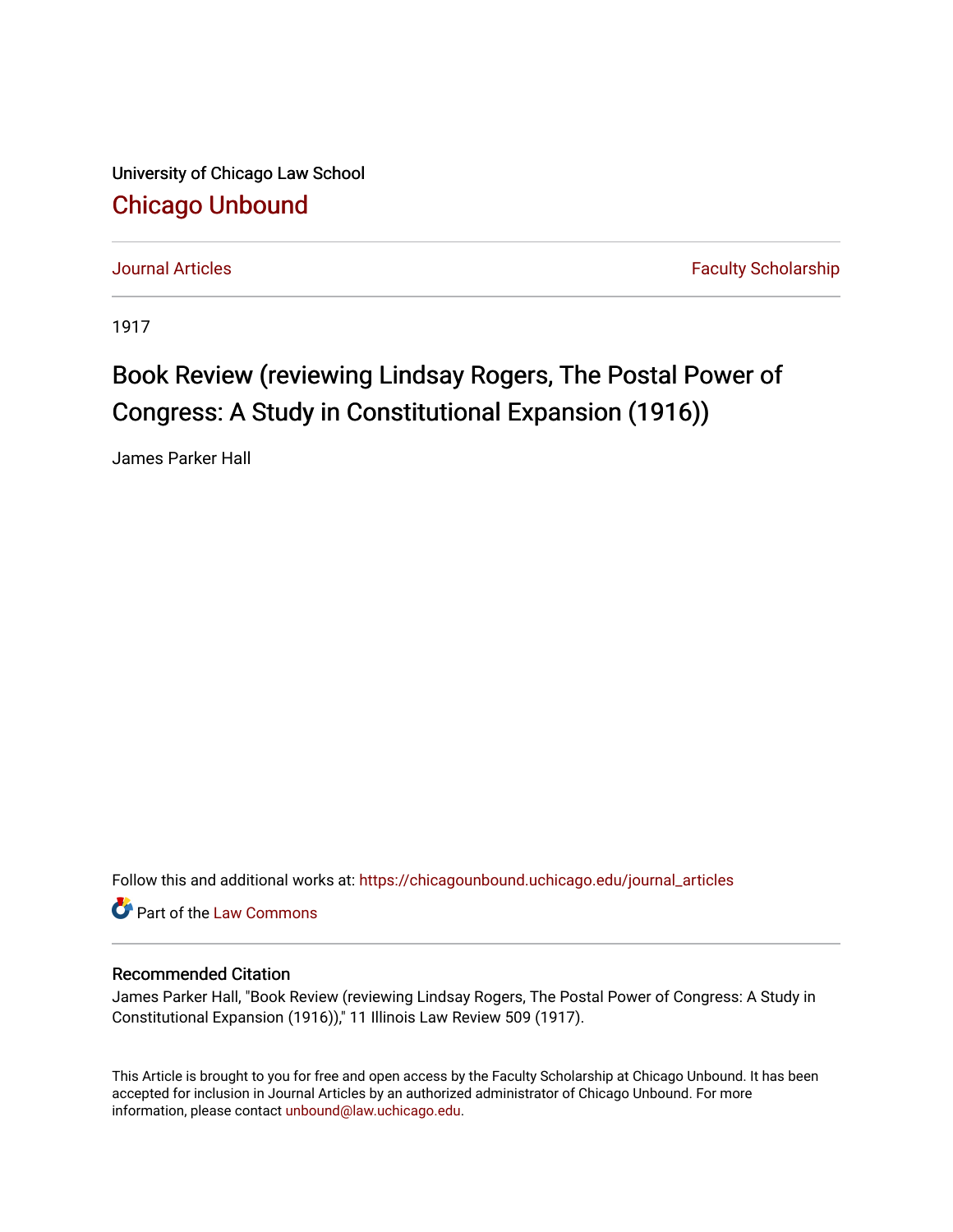ject provoke our expectations for the next installment where the author will stand upon ground more familiar to his American and English readers.<br>CRRIN K. McMURRAY. ORRIN K. McMURRAY.

University of California School of Jurisprudence.

THE POSTAL POWER OF CONGRESS: A STUDY IN CONSTITUTIONAL EXPANSION. By Lindsay Rogers. Baltimore: The John Hopkins Press, 1916. Pp. 189.

The author, who is adjunct professor of political science in the University of Virginia, has written an interesting and valuable account of the development of the postal powers of the United States, from the timid **early** days, when it was doubted if the federal government could do more than carry the mail over such highways as it might find already in use, down to the bold claims of today that the country's entire railway system may be publicly acquired under the postal .clause. **Of** course, the span between these extremes of doctrine represents not only a vast change in social needs but an **•** even greater one in the conception of the relation between the federal government and the states, and under half a dozen appropriate chapter heads the course of this development has been adequately traced in both its legal and historical aspects.

The author is particularly to be congratulated upon the use he has made of the debates in Congress at various periods to show the emergence and growth of certain theories of the postal power. The constitutional views of members of Congress do not of course have the authority of the utterances of courts, but in many cases  $\epsilon$ they have significance in inarking out the battlefields of doctrine where a generation later a Supreme Court decision has sealed the victory, and almost always they embrace a wider field of legal conjecture than a court dealing with a concrete case would think permissible. In governing bodies composed largely of lawyers, like those of America, legislative discussion in a host of constitutional questions has pointed the way to judicial interpretation, and few plausible doctrines escape exploitation in such debates. The writer who first has the time and patience to go through the annals of Congress and bring together what has been said there about the commercial clauses of the Constitution will rescue from oblivion a wealth of useful and interesting material for the lawyer and historian.

Professor Rogers examines all **of** the more.promising possibilities of the postal clause except the expedient of raising the weight limit so as to include most articles now sent by freight. If carload lots may be carried by parcel post, and such carriage made a government monopoly, federal acquisition of the railroads will only. add form to what in substance would already be a governmental operation.

In a few minor points it is possible to disagree with the learned author: as for instance that the construction of a government railroad in the territory of Alaska can be regarded as an exercise of